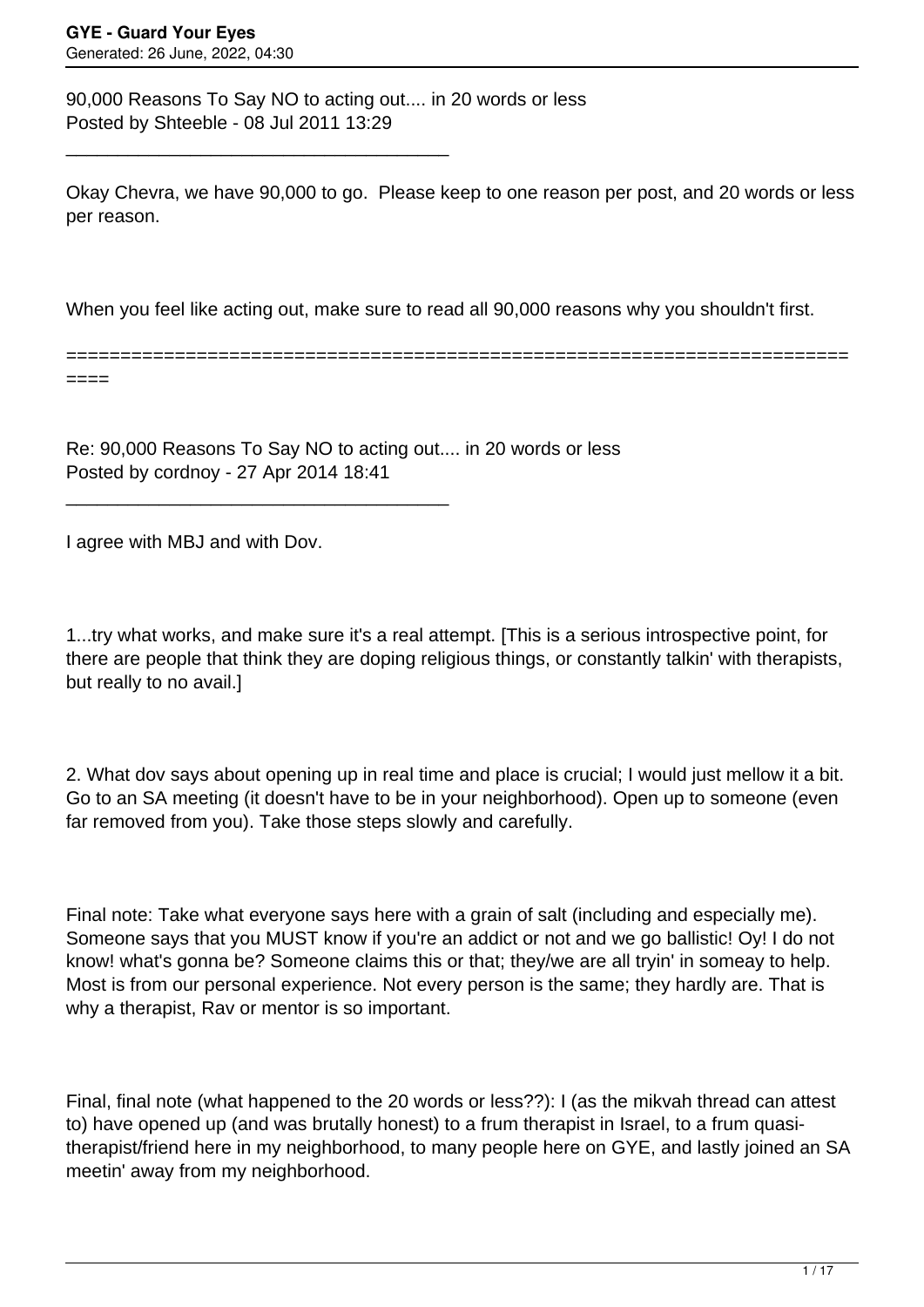It was not before all those steps that I came to the realization that I am an addict (nurture or nature...who gives a @#\$%?). I was an addict and am an addict, and for all probability, will always remain one. How do I survive (for I shall survive)? By focusing solely on the moment before me....not the past and not the future. Make the correct decision for now!

========================================================================

b'hatzlachah.

====

Re: 90,000 Reasons To Say NO to acting out.... in 20 words or less Posted by R76 - 28 Apr 2014 05:58

#### [cordnoy wrote](/forum/id-230588)**:**

i did not come here because of the sin

i did not stop (for now) because of the sin

i did not become mean during my acting out

\_\_\_\_\_\_\_\_\_\_\_\_\_\_\_\_\_\_\_\_\_\_\_\_\_\_\_\_\_\_\_\_\_\_\_\_\_

i was not depressed

it was enjoyable

the build-up was heaven

lustin' was excitin'

====

Definitely -- that is why it is so hard to give up. I have been clean almost seven months but I miss that time more and more. I have many different issues to deal with.

========================================================================

Re: 90,000 Reasons To Say NO to acting out.... in 20 words or less Posted by R76 - 28 Apr 2014 06:05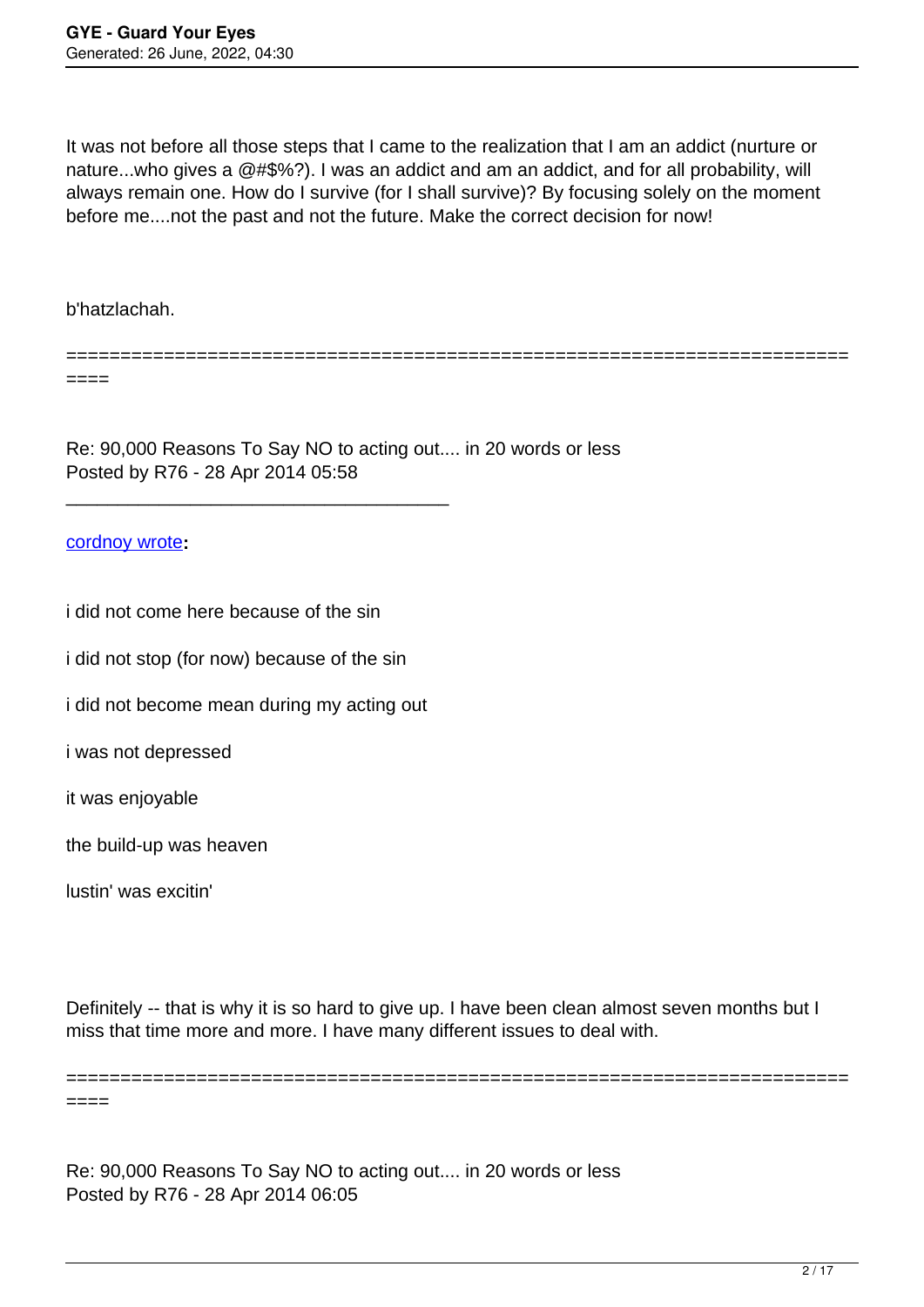\_\_\_\_\_\_\_\_\_\_\_\_\_\_\_\_\_\_\_\_\_\_\_\_\_\_\_\_\_\_\_\_\_\_\_\_\_

#### [Dov wrote](/forum/id-230630)**:**

In the same exact vein, **lu yetzuyar that masturbating or using porn were a mitzvah for normal Yidden - it would be completely assur for me. For I am an addict.** I would have come to recovery (just as alcoholics come to recovery even though drinking is not a sin) because the way **I** use sex and lust is gluttonous and compulsive. It messes with my sanity and my life enough that I couldn't tolerate it even it weren't assur - nor even if it were a mitzvah!

I do not know if I am an addict in that respect. I have been acting out for many years but I have not suffered in this world -- perhaps I can even be called normal by contemporary American or Conservative Jewish standards.

I do have many other problems -- I am very lonely, I am severely depressed, I am unemployed and I do not like the area in which I have PhD.

======================================================================== ====

Re: 90,000 Reasons To Say NO to acting out.... in 20 words or less Posted by R76 - 28 Apr 2014 06:09

[lightning wrote](/forum/id-230643)**:**

Och, people, you realy make me cry!!

\_\_\_\_\_\_\_\_\_\_\_\_\_\_\_\_\_\_\_\_\_\_\_\_\_\_\_\_\_\_\_\_\_\_\_\_\_

How the HELL should i know if i am an addict or not?????

Isn't the fact, that i'm waching pornography since im 13, tried 10000 times to stop, married and continued to watch, have a double life( from outside a ben torah), spending hours over hours and days over days mastur. , therefore causing terrible pain to my wife AGAINST MY WILL, begging to Hashem to free me from this terrible behavior or to show me a path, having even sometimes sucide thoughts, - enough to tell that i'm an addict????

I am sorry -- you are SUFFERING from this. I did not SUFFER -- I am unmarried and up to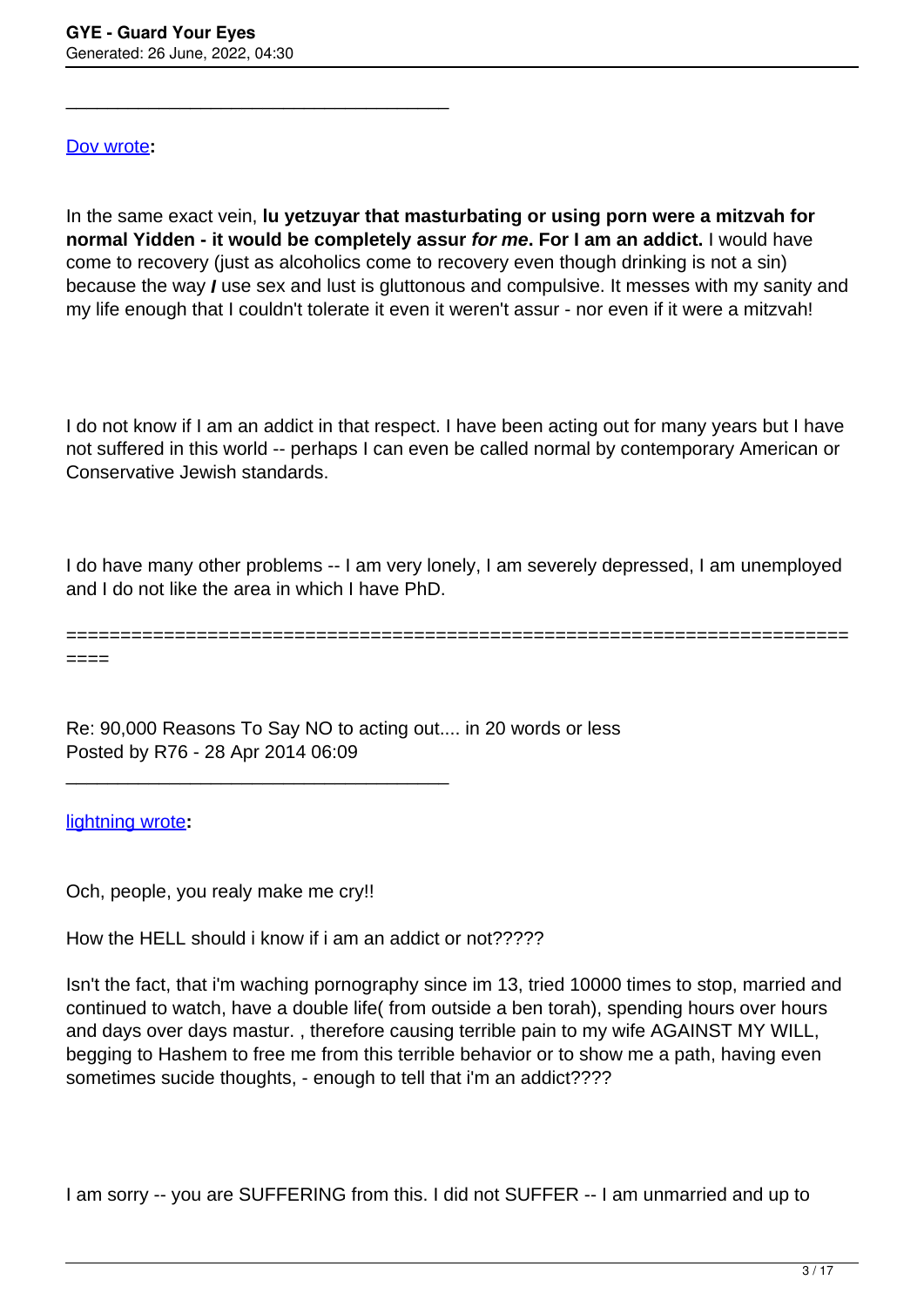seven months ago lead a sexual life which would be considered normal by nonorthodox Jews -- I acted out about twice a week and had a large collection of magazines and DVDs -- all bought in regular shops. That is one of the reasons it is so hard for me to commit to change.

========================================================================

====

Re: 90,000 Reasons To Say NO to acting out.... in 20 words or less Posted by R76 - 28 Apr 2014 06:13

\_\_\_\_\_\_\_\_\_\_\_\_\_\_\_\_\_\_\_\_\_\_\_\_\_\_\_\_\_\_\_\_\_\_\_\_\_

[Dov wrote](/forum/id-230658)**:**

Second, and this may sound the same but it isn't: **really** try other things. Emphasis on 'really'. Like the Kotzker would say, the opening can be the size of a needle-eye - but it needs to be m'eiver l'eiver (through and through)...in other words, REAL. Over the years on GYE I have met dozens and dozens who have said things like y'all have here and even shreid gevalt saying "I'll do anything, anything!" - but they won't go in person to an SA meeting in their neighborhood they won't even talk to another real sexaholic in recovery on the phone - and if they do, they will still use their fake GYE names or their 'middle' names, or they davka use a 'Google number'. Why the fear? What's the shame? I thought he was willing to do anything!? It obviously is just a

Dov

Maybe part of me does not want to change. Definitely I have some desire to change as I have been ``sober" for seven months. How can I get in touch with telephone partners?

The other issue is that it is hard to for me to talk about the wrong I am doing. It is much easier for me to talk about the ways in which I am suffering.

======================================================================== ====

Re: 90,000 Reasons To Say NO to acting out.... in 20 words or less Posted by cordnoy - 28 Apr 2014 06:14

[R76 wrote](/forum/id-230713)**:**

\_\_\_\_\_\_\_\_\_\_\_\_\_\_\_\_\_\_\_\_\_\_\_\_\_\_\_\_\_\_\_\_\_\_\_\_\_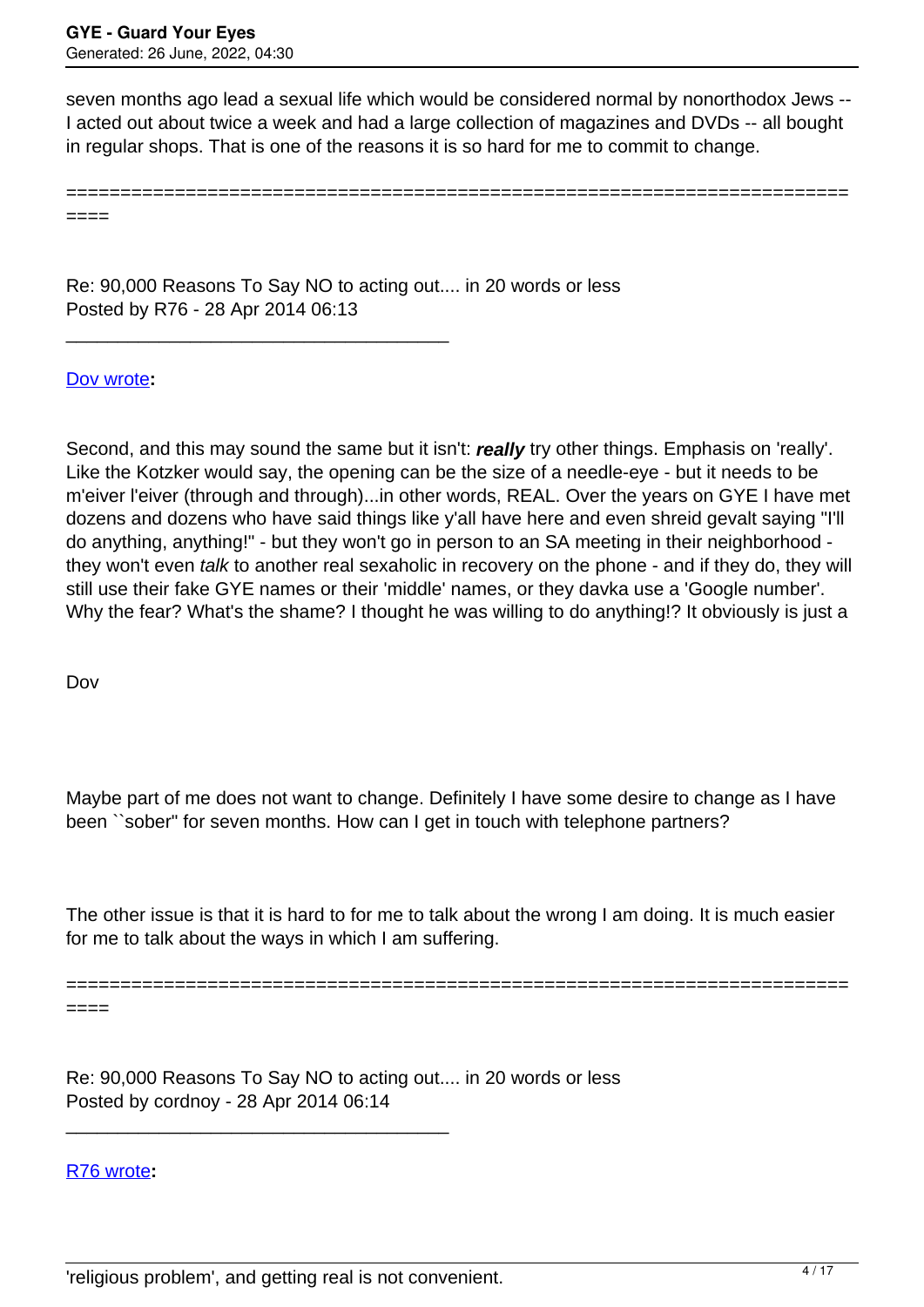#### [cordnoy wrote](/forum/id-230588)**:**

i did not come here because of the sin i did not stop (for now) because of the sin i did not become mean during my acting out i was not depressed it was enjoyable the build-up was heaven

lustin' was excitin'

Definitely -- that is why it is so hard to give up. I have been clean almost seven months but I miss that time more and more. I have many different issues to deal with.

i remember visitin' hell twice....it is not a place i wanna return to right now.

======================================================================== ====

Re: 90,000 Reasons To Say NO to acting out.... in 20 words or less Posted by tryingtoshteig - 29 Apr 2014 17:53

\_\_\_\_\_\_\_\_\_\_\_\_\_\_\_\_\_\_\_\_\_\_\_\_\_\_\_\_\_\_\_\_\_\_\_\_\_

[Dov wrote](/forum/id-230630)**:**

But there is another point to be made here: The Nuclear Reset Button.

Can someone post that here? I am not sure how to do it but will goof about and try if no one else can do it.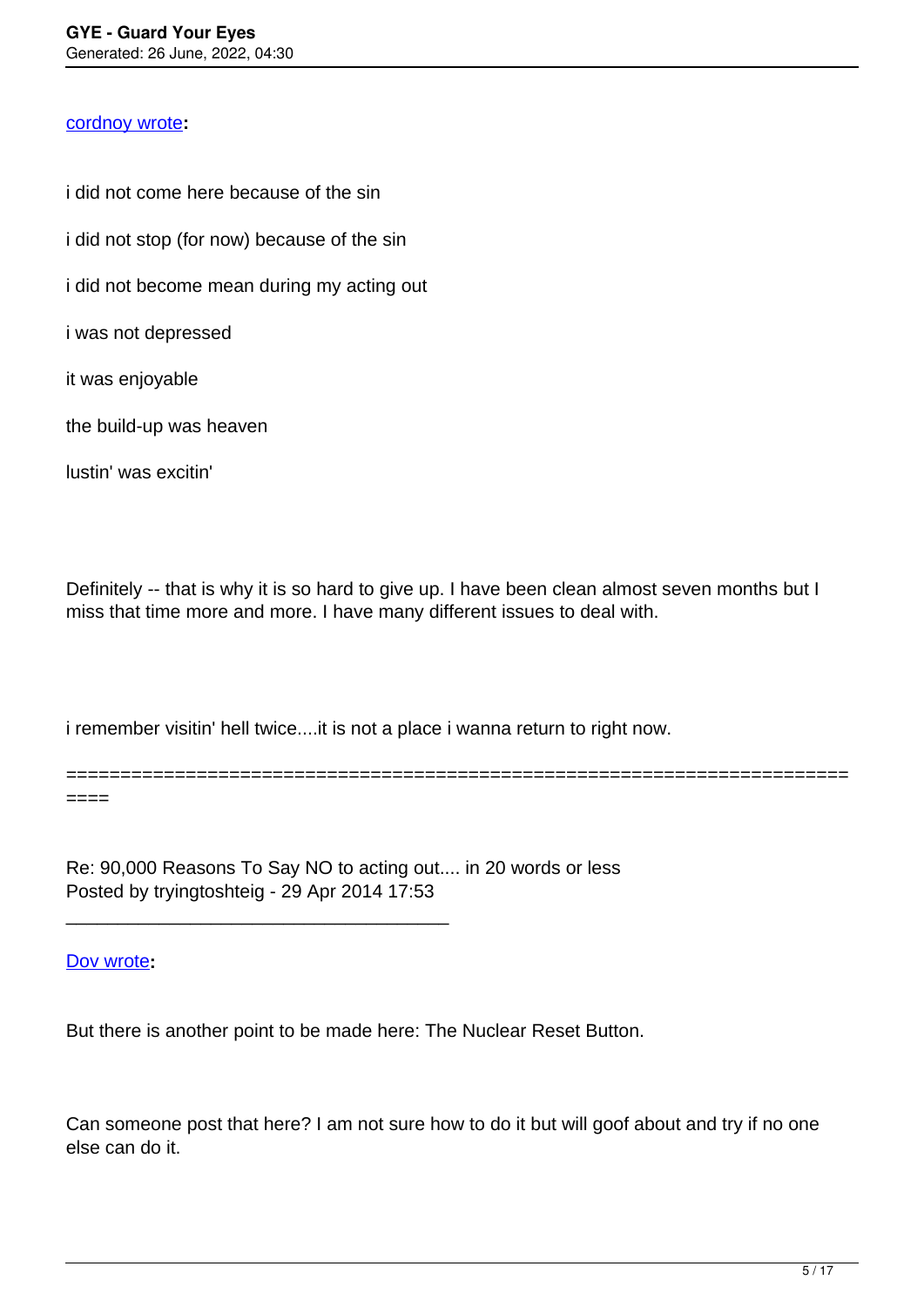The Nuclear Reset Button

Dov wrote:

And it may sound obvious...but it's not:

Tehillim, kedusha, and even the 12 steps with meetings, sponsors, written stepwork, and regular phone calls whenever in trouble, etc - none of them work at all if we still do not really need to stop.

See, right after we masturbate, everybody wishes they'd stop! So us frum guys suffer so much, struggle so hard, and fight tooth-and-nail (all l'Shem Shomayim, of course). But we just don't feel right, do we?

There is only one surefire way we all know to bring our dirty, yucky, painful selves close to Hashem - really honestly close:

masturbate again!

Within a minute or so we find that we are dropped cold out of lust like a rock. Brought to our humble, reeling, holy senses again like the worst cold shower in the world. It's horrible five minutes later. We become frantic to finally fly right, despondent, ready to reach out like never before..."I'll do anything to quit and not fall the next time!" See? We are brought back to our senses! We wanted nudes five minutes ago - and now, all we really want is sweet tahara! Because we masturbated and 'got it over already'.

It works every time. It's the nuclear reset button, isn't it?

After our painfully intense 'zera levatola', life and avodas Hashem suddenly and painfully makes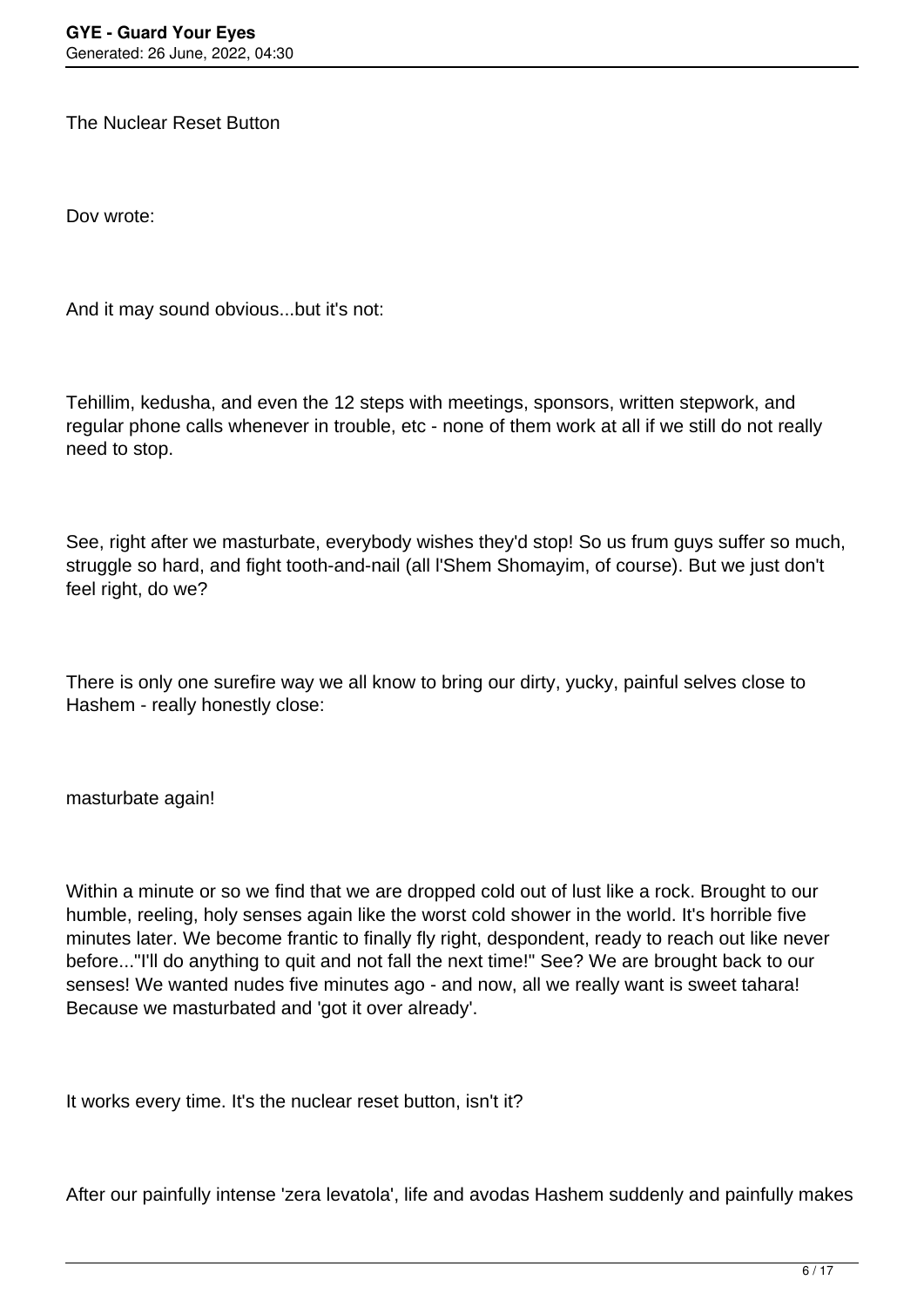sense again. Sure we are farther away - but at least we are in the game again! ..or so we think. The sex obsession is blown out of us, gone. Holiness is again in view, at least. Menucha...

...for about a day (maybe)

Maybe I became willing to start recovery because I got tired of reset buttons, that's all? While we are flaming addicts, there eventually comes a point at which we realize that in order for us to live successfully we do not really need to give in and end the game by masturbating (again) so that we return to our holy senses. This is a total shock to a frum porn and sex addict.

We always saw our lusting, fantasy, and sex-with-self as the opposite of our avodas Hashem...and surely, the lusting and the fantasy always are. But not so the zera levatola! So often we held our breath, counting the days till....till it built up to a crescendo of crushing tension. Then we used the good old nuclear reset button - ending the game. We just couldn't take it any more. How long can you hold your breath? Eventually, everyone who is holding their breath needs to come up for air! So we fall, R"l. "It's Game Over, I guess," the poor guy says.

But it's not really ending the game at all! It's just starting a new game!

Anybody here who has ever been addicted to computer games knows exactly what I mean, here, by "GAME OVER" just being a reset button. Think it over.

========================================================================

Hatzlocha using this.

====

(Hatzlocha using anything! )

p.s this post can be found [here](https://guardyoureyes.com/forum/4-On-the-Way-to-90-Days/124072-Dov-Quotes?limit=15&start=105#207886)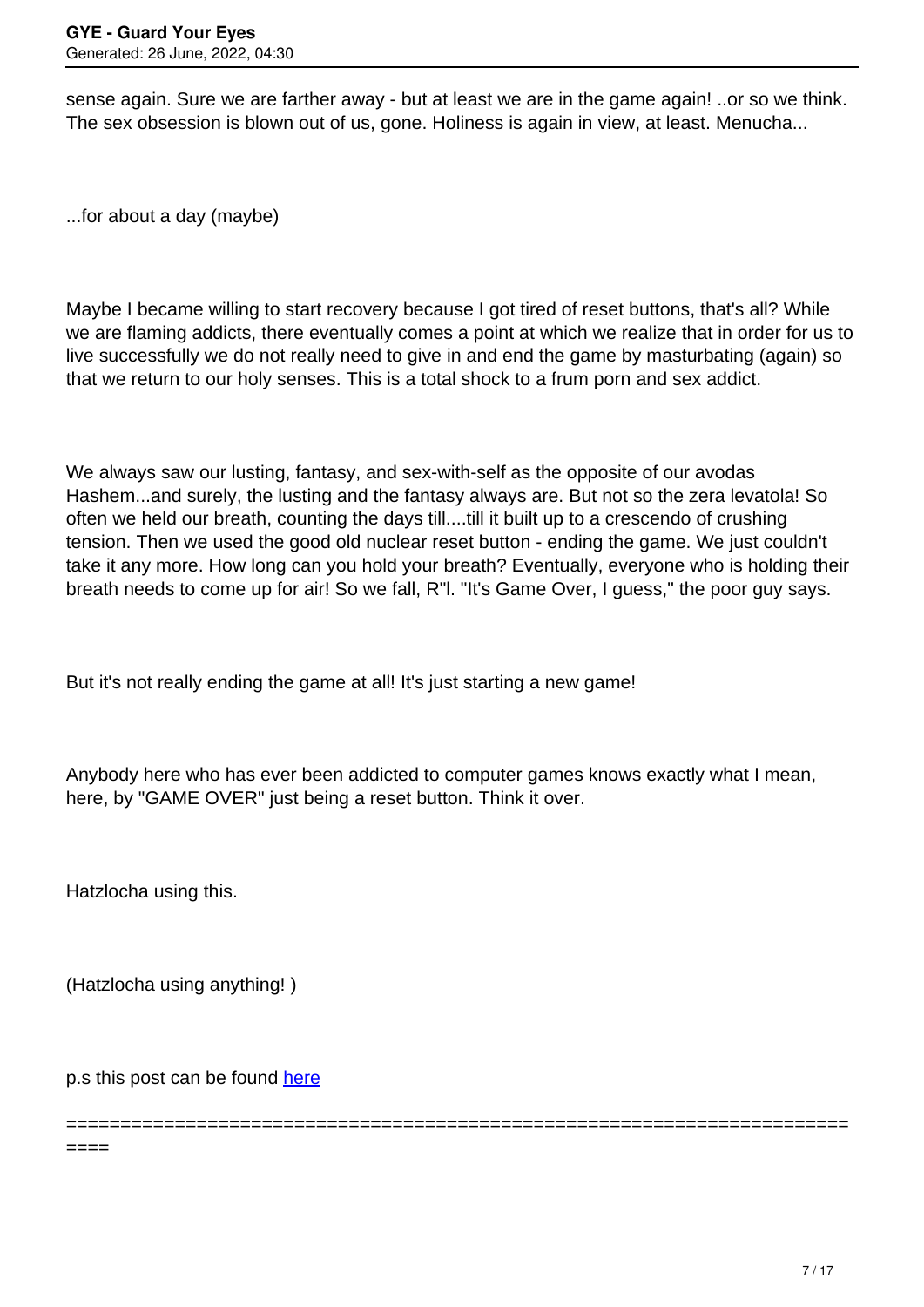Re: 90,000 Reasons To Say NO to acting out.... in 20 words or less Posted by Atzmosyosef - 10 Jun 2014 17:49

\_\_\_\_\_\_\_\_\_\_\_\_\_\_\_\_\_\_\_\_\_\_\_\_\_\_\_\_\_\_\_\_\_\_\_\_\_

\_\_\_\_\_\_\_\_\_\_\_\_\_\_\_\_\_\_\_\_\_\_\_\_\_\_\_\_\_\_\_\_\_\_\_\_\_

### # Whatever it is

====

Look at some pointers from DOV - that guy cuts through the surface.

========================================================================

Re: 90,000 Reasons To Say NO to acting out.... in 20 words or less Posted by anonymous\_14 - 18 Jun 2014 11:58

- 1. Affects mental health
- 2. Weakens moral character
- 3. Leads to more sin
- 4. Causes health issues
- 5. Confuses and dims emotions
- 6. Leads to immorality
- 7. Can become addictive
- 8. Makes you less reliable
- 9. Weakens and harms relationships
- 10. Leads to further disappointment

====

Re: 90,000 Reasons To Say NO to acting out.... in 20 words or less Posted by anonymous\_14 - 18 Jun 2014 12:39

========================================================================

- 1. It is good for your health.
- 2. It is good for your business success.

\_\_\_\_\_\_\_\_\_\_\_\_\_\_\_\_\_\_\_\_\_\_\_\_\_\_\_\_\_\_\_\_\_\_\_\_\_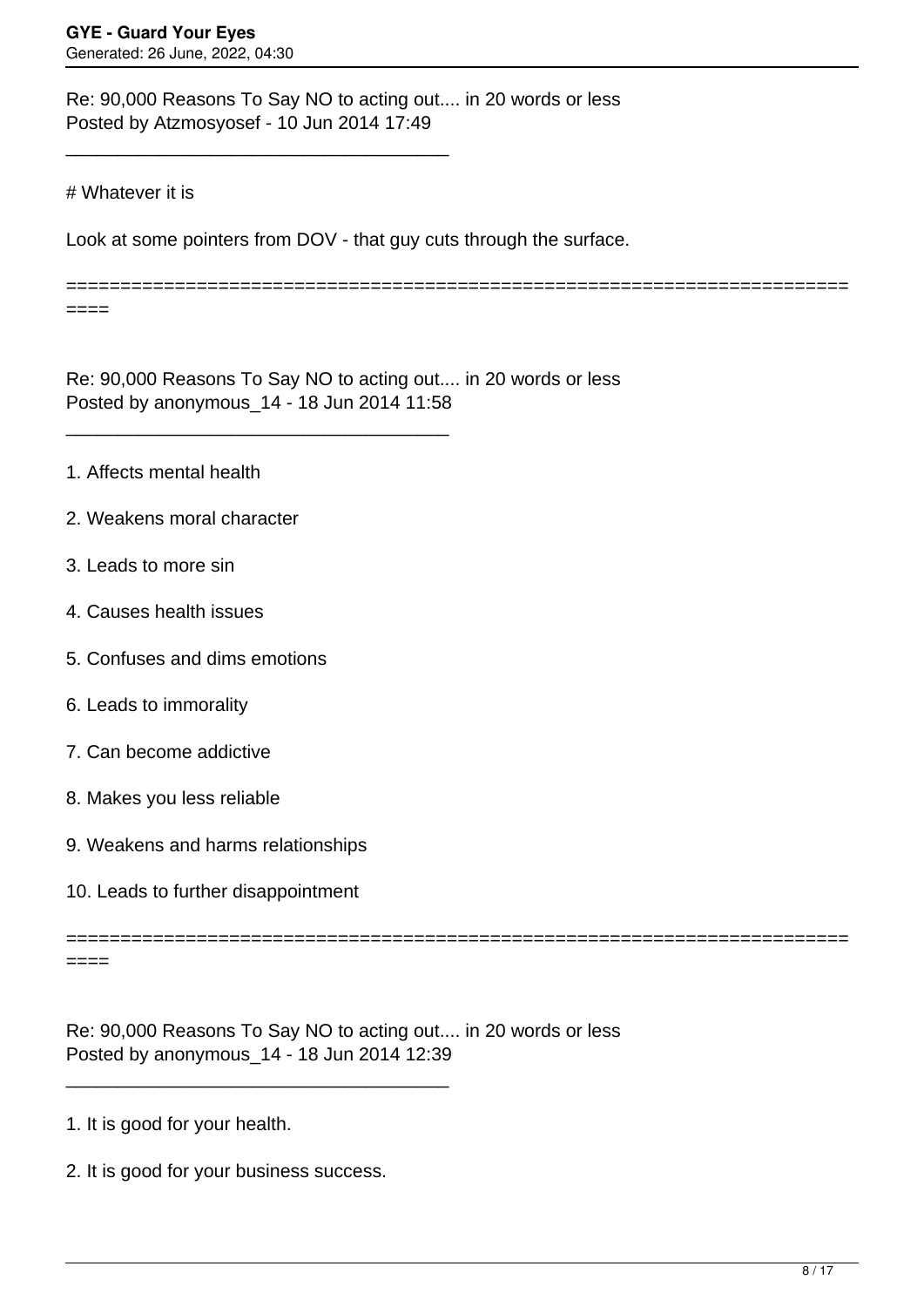3. It is good for your relationships.

4. It is good for your loved ones and friends.

5. It is good for your continued success and happiness.

- 6. It is good protection against wicked people.
- 7. It is good for love, purity and to keep your good middot.
- 8. It is good for learning and understanding about this world.
- 9. It is good for improving the bad moments in life.

\_\_\_\_\_\_\_\_\_\_\_\_\_\_\_\_\_\_\_\_\_\_\_\_\_\_\_\_\_\_\_\_\_\_\_\_\_

\_\_\_\_\_\_\_\_\_\_\_\_\_\_\_\_\_\_\_\_\_\_\_\_\_\_\_\_\_\_\_\_\_\_\_\_\_

10. It is good for having the ability to do mitzvot properly which improves connection to G-d.

======================================================================== ====

Re: 90,000 Reasons To Say NO to acting out.... in 20 words or less Posted by Atzmosyosef - 02 Jul 2014 14:25

Well done anon !!!!

I really liked the way you contrasted those 10 statements.

Like the asseres Hadibros !

====

Re: 90,000 Reasons To Say NO to acting out.... in 20 words or less Posted by Val - 27 Jul 2014 04:36

It's a trick. Don't short circuit yourself! If you are married then get more creative with your wife, re-kindle your relationship with her! She is the key for you.

========================================================================

If you are single then don't give up on finding a wife! Re-direct your energy towards that goal.

Lastly, get on your knees and pray to Hashem! **Beg and plead and cry** and keep doing it over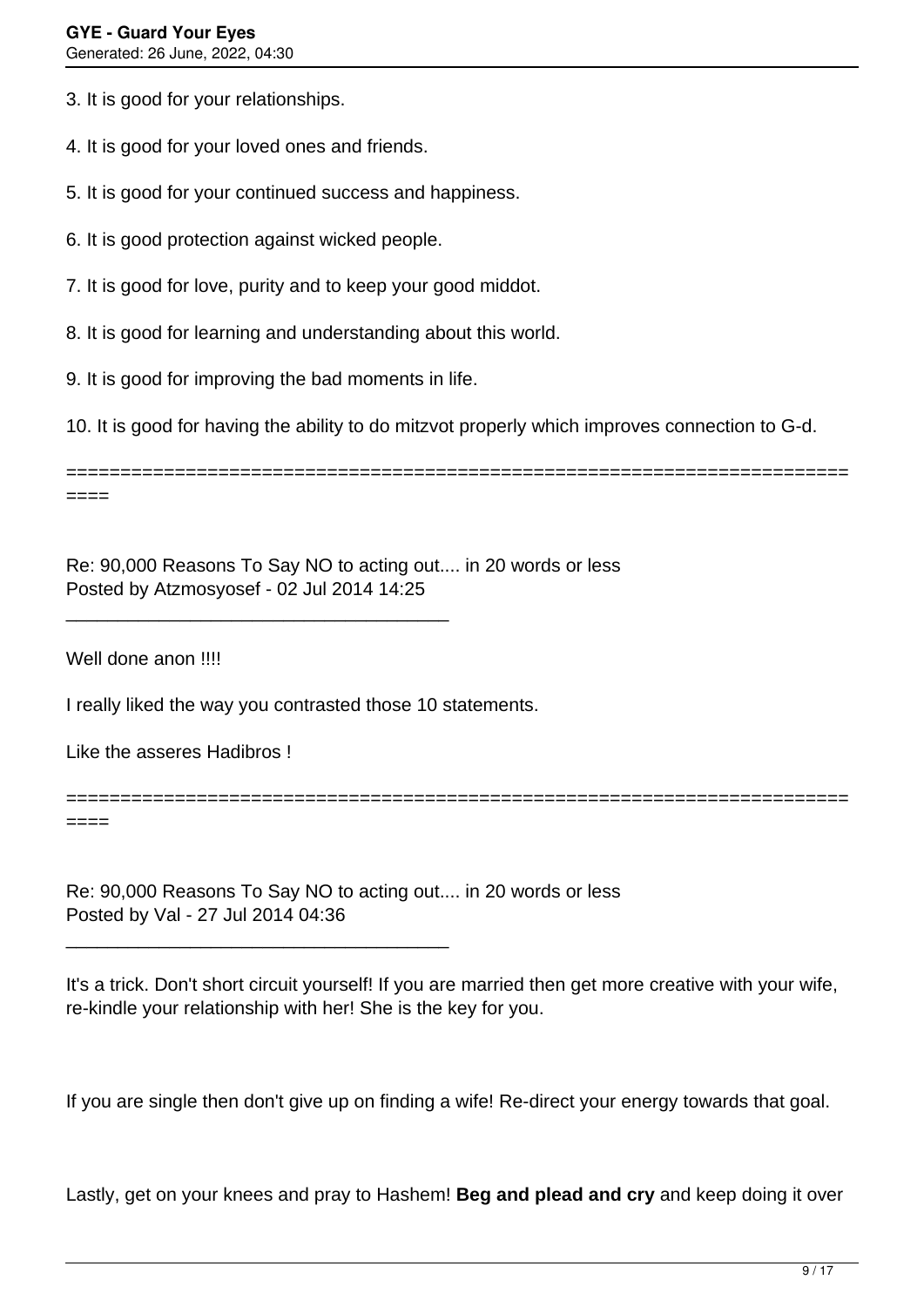and over and over again. Be a pest to Hashem! I did it and personally received a miracle sealing against acting out that has now lasted 30 days!

Val

I love you guys and this site is awesome!

\_\_\_\_\_\_\_\_\_\_\_\_\_\_\_\_\_\_\_\_\_\_\_\_\_\_\_\_\_\_\_\_\_\_\_\_\_

\_\_\_\_\_\_\_\_\_\_\_\_\_\_\_\_\_\_\_\_\_\_\_\_\_\_\_\_\_\_\_\_\_\_\_\_\_

========================================================================

 $====$ 

Re: 90,000 Reasons To Say NO to acting out.... in 20 words or less Posted by Pidaini - 27 Jul 2014 16:52

Welcome Val!!

it's great that you're here!!

Don't be a stranger, tell us about your struggles, how you are staying clean, and more!!

======================================================================== ====

Re: 90,000 Reasons To Say NO to acting out.... in 20 words or less Posted by dd - 28 Jul 2014 18:14

Welcome Val!!

great to have you here, keep on posting and let us know how your keeping clean, the davening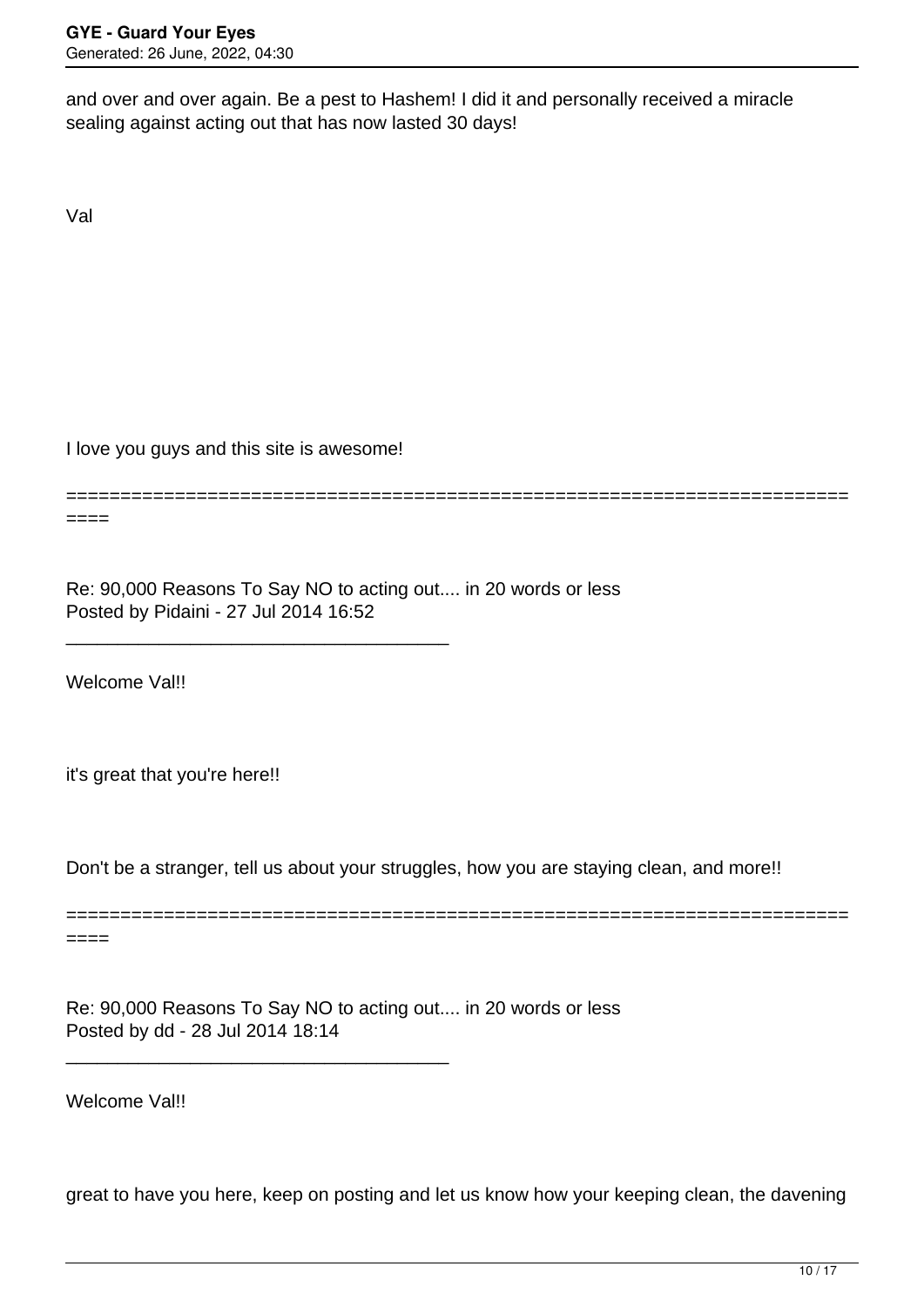thing is for sure the greatest tool i guess thats whats helping you most but let us in on what else is going on,

KUTGW and KOP(praying, posting)!!!

========================================================================

====

Windows of the Soul Posted by anonymous\_14 - 28 Jul 2014 22:30

\_\_\_\_\_\_\_\_\_\_\_\_\_\_\_\_\_\_\_\_\_\_\_\_\_\_\_\_\_\_\_\_\_\_\_\_\_

This is to share with you a summary of a booklet found on this site called Windows of the Soul. This is my summed up version, I hope you find it useful.

## ? YOU ARE A MEMBER OF A UNIQUE NATION

We need Torah, it is our strength to be moral but we can only tap into our strength by quarding our eyes.

#### ? SELF-MASTERY

If you do not have a degree of self-mastery you are slave to your negative traits and all the negative winds on the street are extremely dangerous for you. There is so much immodesty and lust in the streets that without self-mastery over your eyes you can be easily overcome.

## ? LISTEN TO YOUR SOUL

The souls voice is very low and small - the body's very loud and commanding. Despite the many obstacles put up by the body, one should listen to the soul, not the body. The body is insane. By studying Torah and "exercising your soul" one is capable of leading the mind and body to sanity and health.

## ?RESPECT THE PRIVACY OF OTHERS

A person who does not guard his eyes does not (by definition) respect the privacy of others. Since intimacy is reserved for married husband and wife. A person who guards his eyes can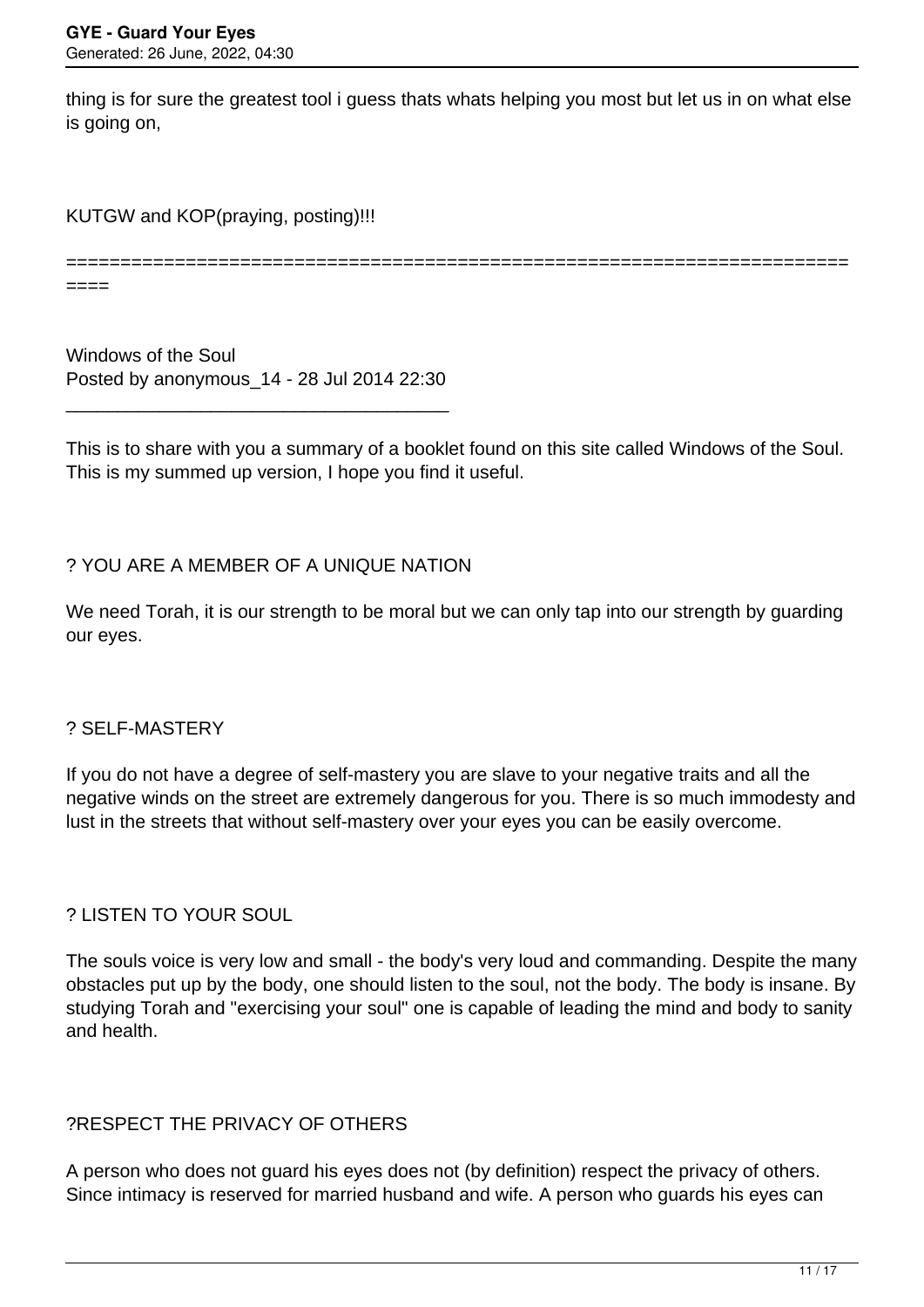bring a husband and a wife closer.

## ?BEWARE OF THE ENTICING NATURE OF THE WORLD

The world is not merely a beautiful place where we can look everywhere

While it is a beautiful world, there are things that we should not see. There have been many calamities ?? ????? that have been brought on by the power of sight. Cain, Ham, Lot, Avimelech.

## ?PRIVATE FLAWS WILL BE REVEALED:

If a person desires bad things he will be motivated towards unfavorable behavior. Sin begets sin and before long your deeds will be inevitably revealed. If you think you are getting away with it, think again.

## ?REMEMBER YOUR HERITAGE:

I remember my grandmother obm for her incredible modesty. I always knew she was fair decent and righteous but I never connected it to modesty. Quite simply modesty gives you control over your desires. Modesty gives you the power to be fair, decent, and honest. This is my heritage.

## ?UNDERSTAND THERE IS A PURPOSE TO THIS CHALLENGE:

It is a famous question of why there is a yetzer ra at all? G-d wanted us to struggle with this negative force and to overcome (which is entirely possible). Animals do not have this problem or this responsibility as they do not know bad or good. Only a human can stop himself from doing something negative.

## ?DAILY TORAH STUDY:

Torah elevates your thoughts, gives you more awareness of the dangers and also give you more self esteem. As an example remember the lesson of R. Dubov of Chabad who, taught of the importance of the 10th commandment (not to covet) and it being the guard of the above four. If you do not covet, you will not steal etcetera.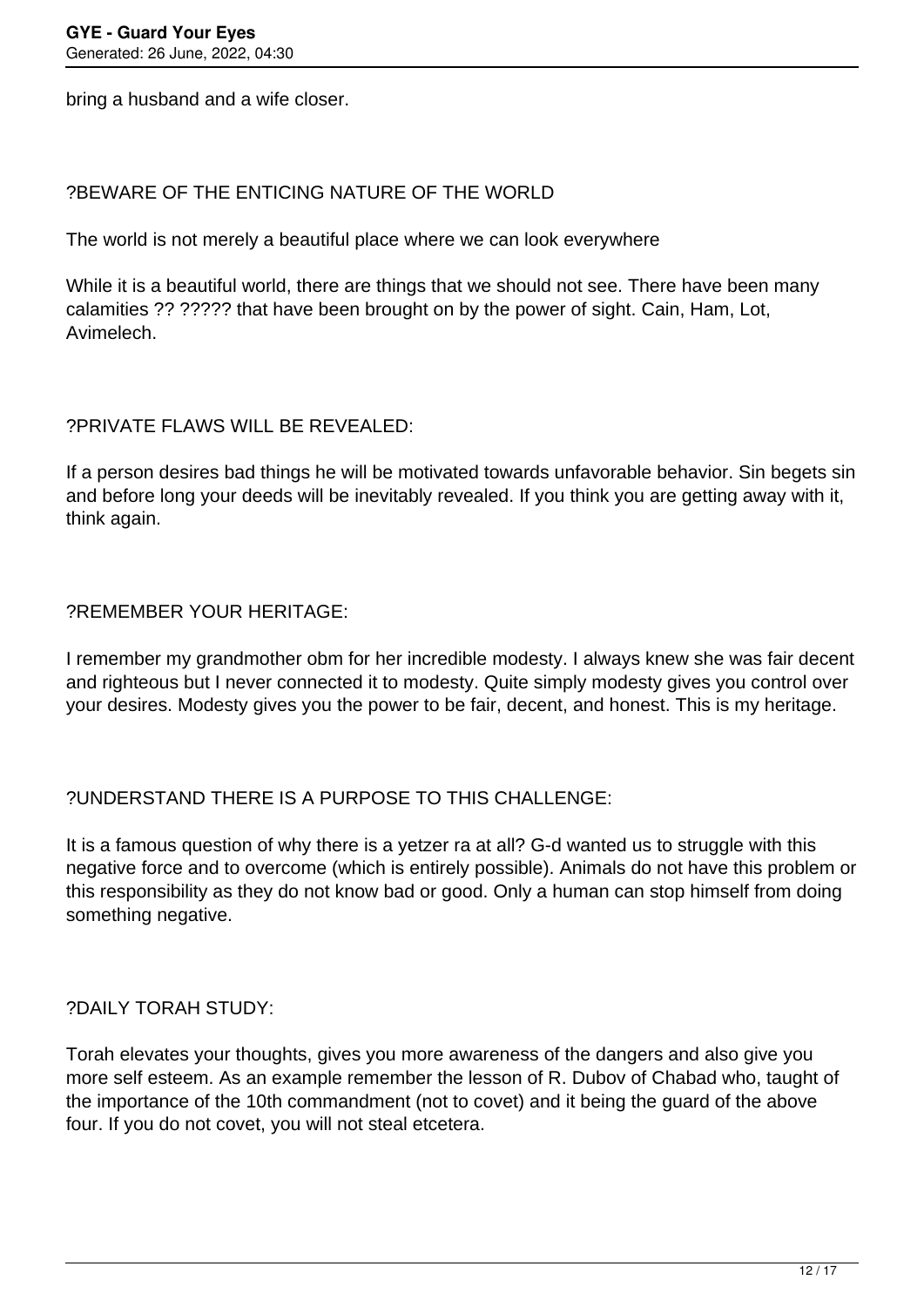### ?DAILY MUSSAR STUDY:

Studying Mussar heightens your awareness of your infinite potential and all the wonder within you. Then you are less likely to throw it all away by not Guarding your Eyes. Who does not want to be courageous, loving and kind?

### ? KEEP A LOG

Keeping a log is helpful because you are metering your intake so it speak and so you are becoming more and more conscious of how to avoid them. By doing so you are becoming smarter in this area and reinforcing your convictions, will and desire.

## ? PRACTICE LOWERING YOUR EYE LEVEL

Lowering your eye level helps in many ways. First, and most obviously you do not see immodest sights. This should become second nature.

## ? MAKE A PLAN BEFORE YOU LEAVE HOME

This is extremely helpful the better thought out the better For example before going to a secular wedding or going to a business meeting Visualization and integration are very helpful for any possible difficult situations.

#### ? VIEW HOLY THINGS

Our Sages tell us that if we focus on holy objects simply viewing them will instill holiness within us and inspired us to preform mitzvot better. Beautiful sunrises, or a colorful flower, or the graceful flight of a bird, waterfalls and lakes.

#### ? GUIDE A FRIEND

By guiding a friend we ourselves are strengthened. Also I believe perform the mitzvot better. A G-d will be more forgiving because you took your time to help other out of this.

? LAWS OF SHMIRAT EIYNAYIM: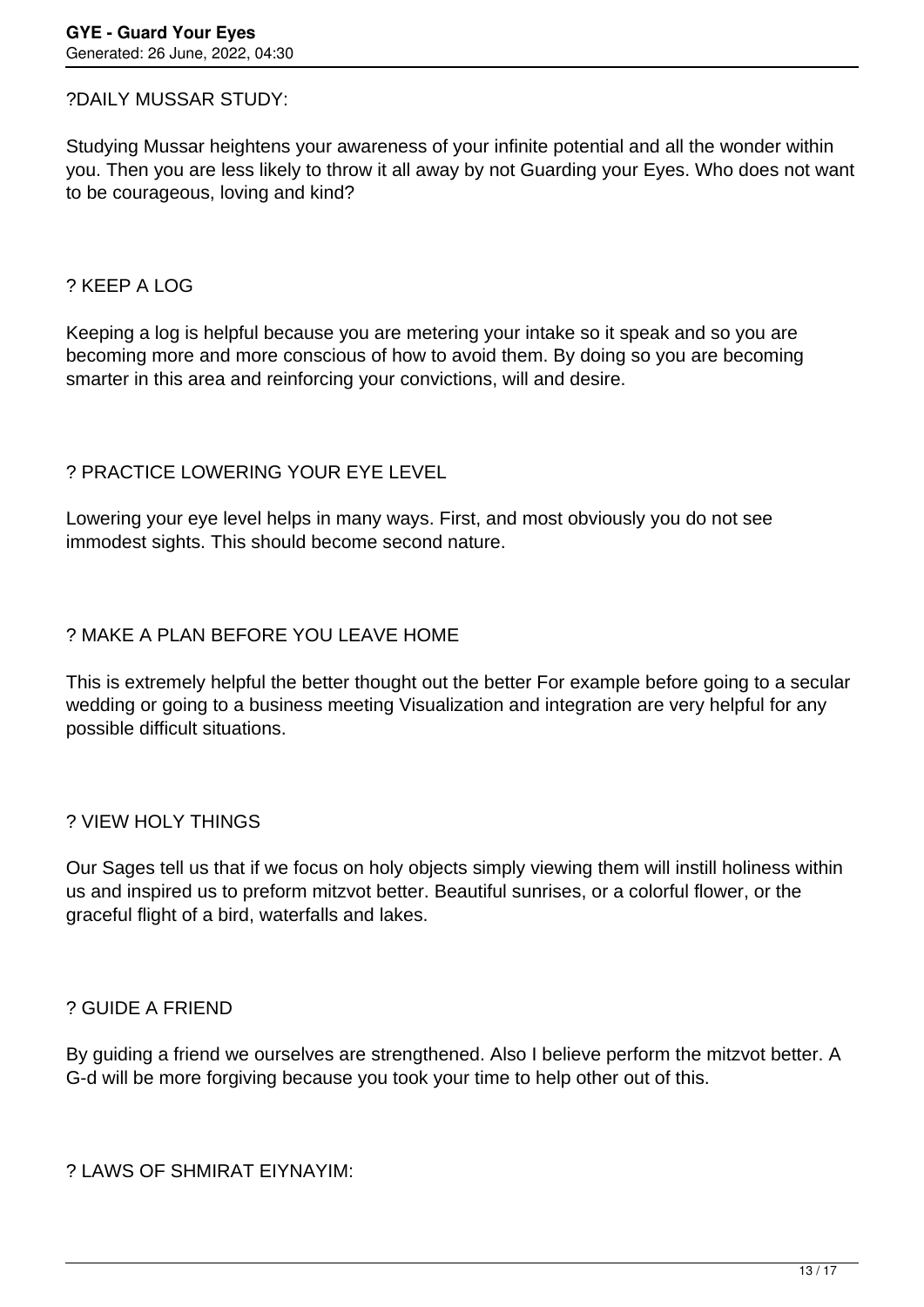? It is forbidden to look at a woman if she is dressed immodestly

? Concerning areas of immodesty:

? If you know of an area where immodestly dressed women are present, it is forbidden to enter this area.

? An alternative route If there is to alternative route or the alternative route is impractical or costly, you are permitted to pass through the are to avoid seeing the immodest sights

? It is forbidden to have thoughts of desire for any woman

? It is forbidden to derive pleasure from looking at the beauty of a woman even if she is modestly dressed. (There are different laws regarding one's wife.)

## ? TREAT WOMEN WITH RESPECT

Many of the women that are dressed immodestly would be perfectly decent if they were in a more religious, wholesome atmosphere. To treat them with disrespect is wrong and it does nothing to solves the problem (neither yours nor theirs nor societies.)

I regard it as being my own problem, I increase humility and I deal with it in myself.

If you guard your eyes you are in the wonderful position to honor, respect and help women who need help (if you feel it is safe).

## ? TAKE ONE DAY AT A TIME

One gets very very confused by trying to foresee what will be in the future in each every scenario. If you do today what you are supposed to , tomorrow it will be that much easer to do it again. One day at a time before you know it you know it you have acquired a life saving habit.

## ? PREPARE FOR THE UNEXPECTED

Just like when an army plans a war, the generals design a strategy, so too when we plan to battle the war of Guarding Your Eye. The Vilna Gaon would review the second chapter of Mesilat Yesharim, which talks of watchfulness 13 times before going out into the street.

? WE ARE NEVER IMMUNE TO IMMODESTY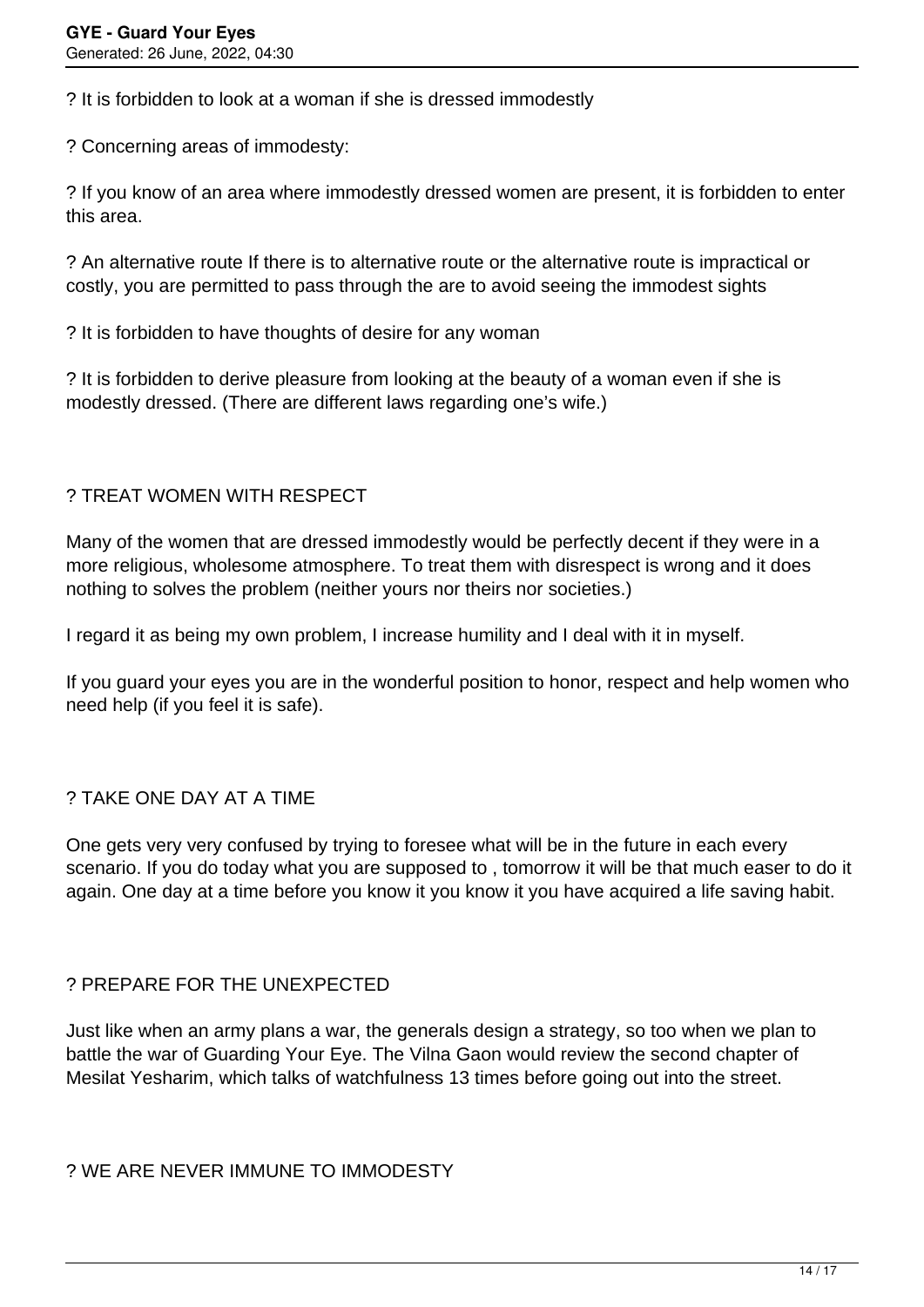Let us not fool ourselves no one is immune to immodesty and certainly not myself! A person can weaken to immodesty when he feels vain, likeable or lightheaded and when the gates of the eyes are breached. The bottom line is: Defer to the wisdom of the Torah regarding the laws of Shmirat Einayim. They are relevant to every generation and every circumstance.

## ? VANQUISH IMPROPER THOUGHTS

"Who is strong? One who subdues his passions." (Avot 4:1)

"A master of his passions is greater than the conqueror of a city." (Mishlei 16:32 )

Rabbi Yisrael Salanter commented on these texts: with some of the most encouraging words of all time: "Man has the ability to have mastery over his nature. 1…Through Mussar study and force of habit, a person can transform himself." (Ohr Yisrael, Igeret HaMussar)

### ? DON'T RATIONALIZE

Promiscuity begins with gazing at women who are forbidden to you. One should not rationalize that he is above such behavior. The purpose of the Torah laws of Shmirat Einaim is to help; us give our full love and attention to our wives permitted to you and strengthens the unique and special bond of love between you.

## ? DEVELOP AN AWARENESS OF HASHEM

Just a security guard will deter a thief from robbing a store, the awareness that you are in G-D'S presence. The awareness that G-D wants your wife to be the only woman in the world will empower you with the ability to control your eyes.

## ? DON'T BE DISCOURAGED

?. Consider the accounting of the Talmud (Taanit 21b) about Abba, a doctor who received daily "greetings" from Heaven for guarding his eyes.

?. A person who is regularly confronted with improper sights and controls his eyes is considered by G-d to be a mighty warrior. Our Sages tell us that you will be rewarded for averting your eyes with abundant blessings in this world as well as in the world to come

?. A dove has only one mate for his entire lifetime. "You will be like a watered garden and like a spring of water, whose waters do not fail". The allusion to water depicts wisdom and understanding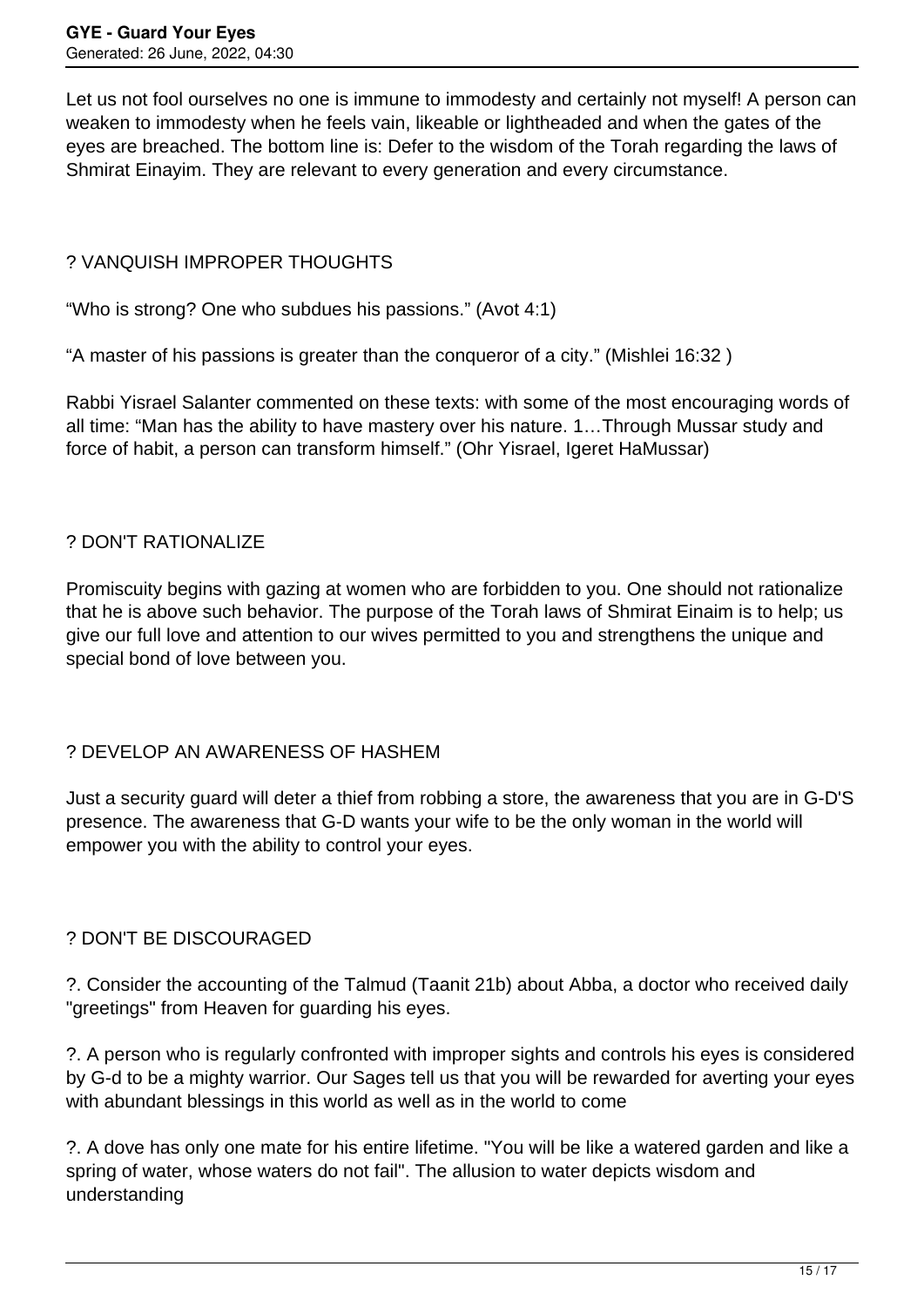## ? KNOW THE GUIDELINES FOR UNAVOIDABLE SITUATIONS:

Two types of confusion regarding guarding the eyes.

We fail to realize that a certain behavior conflicts with Halachah or

We rationalize doing an aveirah by insisting that it is not an aveirah. We may even imagine it to be a mitzvah

# ? PERFORM THE MITZVAH WITH JOY!

Every time we control our eyes we are performing an important mitzvah and taking caring of ourselves. We should do this with happiness and joy. Each word of Torah study, each second of contemplation and each effort we make to control our eyes will uplift and sanctify us.

## ? CONTROL YOUR HOME ENVIRONMENT

Your home can be a spiritual oasis, free of improper sights and full of Torah study and ?????! The ????? and purity of such a home nurtures the souls that live in it. Do you dress with the same modesty inside as you do outdoors? What sort of influence do you allow within the four walls of your home? The media has a destructive influence on virtually every individual. Internet should be filtered. Discuss with family.

By the way everything is better with modesty and humility

# ? PROVIDE A SPIRITUAL INHERITANCE FOR YOUR CHILDREN

From the beauty of the Shabbat one understands the importance of our heritage. The brave deeds of our forefathers (like ????) actions affect not only our spiritual nature but that of our descendants as well. One of the most powerful ways to guarantee that your children follow a lifestyle of ????? is to strengthen your own commitment.

## ? GUARD YOUR MOUTH!

Guarding your tongue is very helpful in ????? ????? . Here is a quote from Twersky:

There are many people who are desperate and say that they would do anything to be free of the